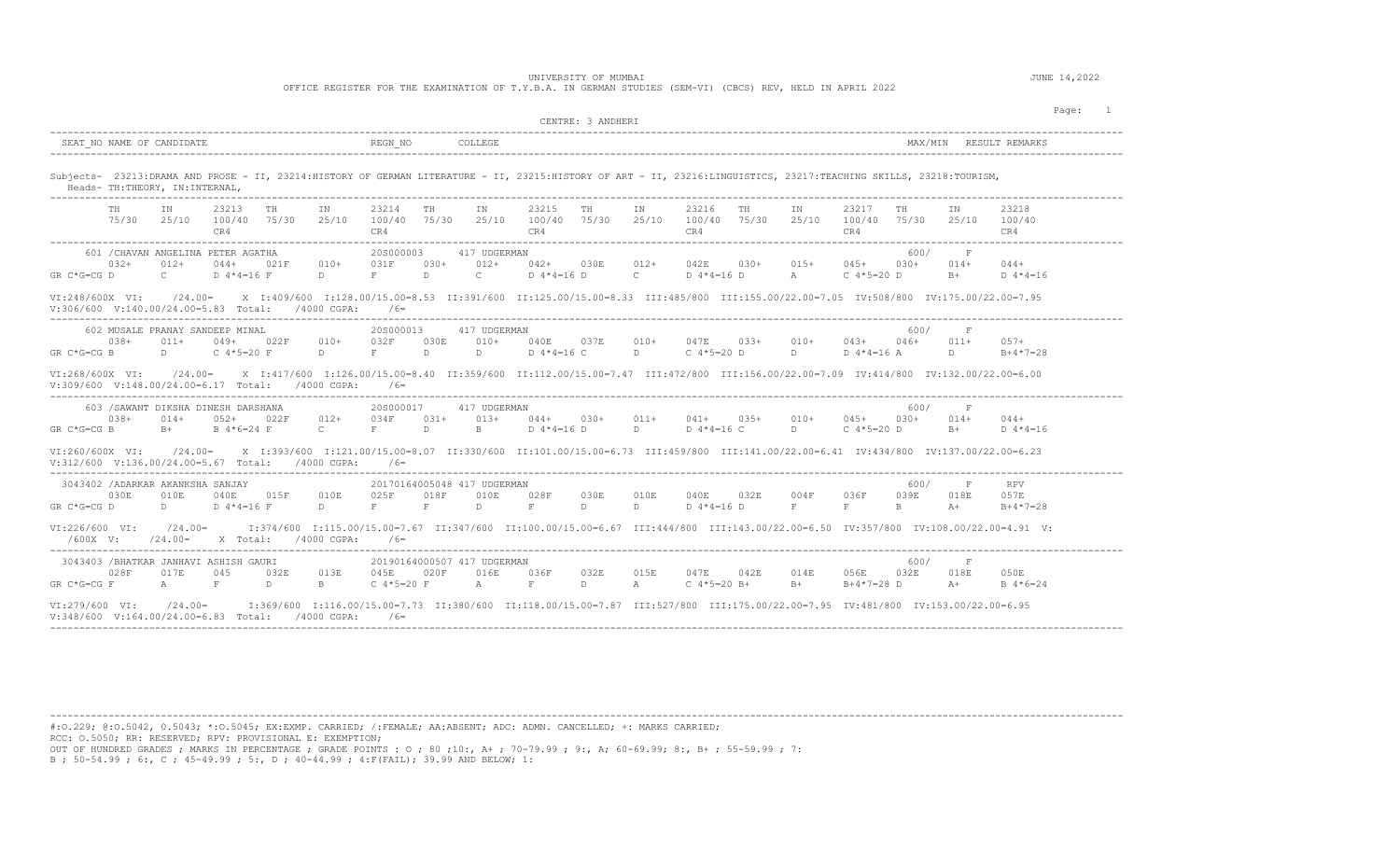OFFICE REGISTER FOR THE EXAMINATION OF T.Y.B.A. IN GERMAN STUDIES (SEM-VI) (CBCS) REV, HELD IN APRIL 2022

| SEAT NO NAME OF CANDIDATE                                                                                                                         | REGN NO<br>COLLEGE                                                                                                                                                                                                                                                                                                                                                                                   | MAX/MTN                                                                                                  |
|---------------------------------------------------------------------------------------------------------------------------------------------------|------------------------------------------------------------------------------------------------------------------------------------------------------------------------------------------------------------------------------------------------------------------------------------------------------------------------------------------------------------------------------------------------------|----------------------------------------------------------------------------------------------------------|
| Heads- TH: THEORY, IN: INTERNAL,<br>-----------------------------------                                                                           | Subjects- 23213:DRAMA AND PROSE - II, 23214:HISTORY OF GERMAN LITERATURE - II, 23215:HISTORY OF ART - II, 23216:LINGUISTICS, 23217:TEACHING SKILLS, 23218:TOURISM,                                                                                                                                                                                                                                   |                                                                                                          |
| 23213<br>TH<br>TH<br>IN<br>IN<br>25/10<br>25/10<br>75/30<br>100/40 75/30<br>CR4                                                                   | 23214<br>TH<br>IN<br>23215<br>23216<br>IN<br>TH<br>IN<br>TH<br>100/40 75/30<br>25/10<br>100/40 75/30<br>25/10<br>100/40 75/30<br>25/10<br>CR4<br>CR4<br>CR4<br>---------------------                                                                                                                                                                                                                 | 23217<br>IN<br>23218<br>TH<br>100/40<br>75/30<br>25/10<br>100/40<br>CR4<br>CR4                           |
| 3043404 BHATTACHARYA UDATTA MOHAN BHABESH NANDITA<br>046<br>019<br>065<br>041<br>017<br>$GR C*G=CG A$<br>A $4*8=32$ B<br>$A+$<br>$\mathbb{A}$     | ------------------<br>-----------------------<br>20200164019504 417 UDGERMAN<br>016<br>015<br>058<br>039<br>055<br>056<br>071<br>047<br>016<br>$B+4*7=28$ B<br>A<br>$B+4*7=28$ A+<br>$A+4*9=36$ A<br>$\mathbb A$<br>$\mathbb{A}$<br>VI:389@3/600 VI:196.00/24.00=8.17 I:309/600 I:90.00/15.00=6.00 II:309/600 II:90.00/15.00=6.00 III:724/800 III:220.00/22.00=10.00 IV:542/800 IV:176.00/22.00=8.00 | 600/<br><b>RPV</b><br>$\mathbb{P}$<br>07703<br>063<br>059<br>018<br>A $4*8=32$ A+<br>$A+$<br>$0.4*10=40$ |
| V:352/600 V:164.00/24.00=6.83 Total:262503/4000 CGPA:45.00/6=7.50                                                                                 |                                                                                                                                                                                                                                                                                                                                                                                                      |                                                                                                          |
| 3043405 DALVI SOHAM ATUL ASHWINI<br>019<br>0.59<br>022<br>081<br>060<br>$0.4*10=400$<br>$GR C*G=CG A+$<br>$\circ$<br>$A +$                        | 20190164000508 417 UDGERMAN<br>020<br>062<br>015<br>0.7901 0.59<br>021<br>080<br>0.52<br>072<br>$0.4*10=40A$<br>$A+4*9=36$ O<br>$0.4*10=40A+$<br>$\circ$<br>$\Omega$<br>$\mathbb{A}$                                                                                                                                                                                                                 | 600/<br>$\mathsf{P}$<br>0.7703 0.58<br>022<br>080<br>$0.4*10=40$<br>$0.4*10=40A+$<br>$\circ$             |
| V:467/600 V:228.00/24.00=9.50 Total:324804/4000 CGPA:57.72/6=9.62                                                                                 | VI:469@4/600 VI:236.00/24.00=9.83 I:459/600 I:137.00/15.00=9.13 II:484/600 II:145.00/15.00=9.67 III:724/800 III:220.00/22.00=10.00 IV:645/800 IV:211.00/22.00=9.59                                                                                                                                                                                                                                   |                                                                                                          |
| 3043406 / GUPTA JUHI SOHAN POOJA<br>056<br>021<br>07703 051<br>017<br>$GR C*G=CG A+$<br>$\cap$<br>$0.4*10=40A$<br>$\mathbb{A}$                    | 20190164000508 417 UDGERMAN<br>018<br>068<br>056<br>074<br>039<br>014<br>053<br>058<br>014<br>A $4*8=32$ A+<br>$A +$<br>$A+4*9=36$ B<br>$B+$<br>$B+$<br>$B \ 4*6=24 \ A+$                                                                                                                                                                                                                            | 600/<br>$\mathbb{P}$<br>072<br>019<br>045<br>064<br>$A+4*9=36 A$<br>$A +$<br>A $4*8=32$                  |
| V:421/600 V:204.00/24.00=8.50 Total:287803/4000 CGPA:52.51/6=8.75                                                                                 | VI:408@3/600 VI:200.00/24.00=8.33 I:441/600 I:138.00/15.00=9.20 II:456/600 II:138.00/15.00=9.20 III:624/800 III:203.00/22.00=9.23 IV:528/800 IV:177.00/22.00=8.05                                                                                                                                                                                                                                    |                                                                                                          |
| 3043407 / KAMBLE KRUPALI VIJAY USHA<br>058<br>020<br>07802 056<br>018<br>$GR C*G=CG A+$<br>$\circ$<br>$0.4*10=40A+$<br>$A+$                       | 20190164000507 417 UDGERMAN<br>017<br>058<br>019<br>07703 038<br>014<br>052<br>056<br>074<br>$A+4*9=36$ A+<br>$A+$<br>$0.4*10=40B$<br>$B+$<br>$B \ 4*6=24 \ A+$<br>$\mathbb A$                                                                                                                                                                                                                       | 600/<br>$\mathbb{P}$<br>073<br>021<br>044<br>065<br>$A+4*9=36 B+$<br>$\circ$<br>A $4*8=32$               |
| $V: 420/600$ $V: 212.00/24.00=8.83$ Total:299905/4000 CGPA:54.09/6=9.02                                                                           | VI:419@5/600 VI:208.00/24.00=8.67 I:441/600 I:135.00/15.00=9.00 II:432/600 II:133.00/15.00=8.87 III:696/800 III:217.00/22.00=9.86 IV:591/800 IV:195.00/22.00=8.86                                                                                                                                                                                                                                    |                                                                                                          |
| 3043408 / KAPARE ANUSHKA JAYANT PRANJALI<br>056<br>021<br>07703 051<br>020<br>$GR C*G=CG A+$<br>$\Omega$ and $\Omega$<br>$0.4*10=40A$<br>$\Omega$ | 20190164000508 417 UDGERMAN<br>071<br>059<br>020<br>07901 044<br>015<br>059<br>066<br>016<br>$A+4*9=36$ A+<br>$\Omega$<br>$0.4*10=40B+$<br>A<br>$B+4*7=28$ O<br>A                                                                                                                                                                                                                                    | 600/<br>$\mathbb{P}$<br>082<br>044<br>020<br>064<br>$0.4*10=40B+$<br>$\circ$<br>A 4*8=32                 |
|                                                                                                                                                   | VI:43204/600 VI:216.00/24.00=9.00 I:502/600 I:148.00/15.00=9.87 II:496/600 II:147.00/15.00=9.80 III:693/800 III:217.00/22.00=9.86 IV:619/800 IV:203.00/22.00=9.23                                                                                                                                                                                                                                    |                                                                                                          |

----------------------------------------------------------------------------------------------------------------------------------------------------------------------------------------

#:O.229; @:O.5042, 0.5043; \*:O.5045; EX:EXMP. CARRIED; /:FEMALE; AA:ABSENT; ADC: ADMN. CANCELLED; +: MARKS CARRIED; RCC: O.5050; RR: RESERVED; RPV: PROVISIONAL E: EXEMPTION;

OUT OF HUNDRED GRADES ; MARKS IN PERCENTAGE ; GRADE POINTS : O ; 80 ;10:, A+ ; 70-79.99 ; 9:, A; 60-69.99; 8:, B+ ; 55-59.99 ; 7:<br>B ; 50-54.99 ; 6:, C ; 45-49.99 ; 5:, D ; 40-44.99 ; 4:F(FAIL); 39.99 AND BELOW; 1: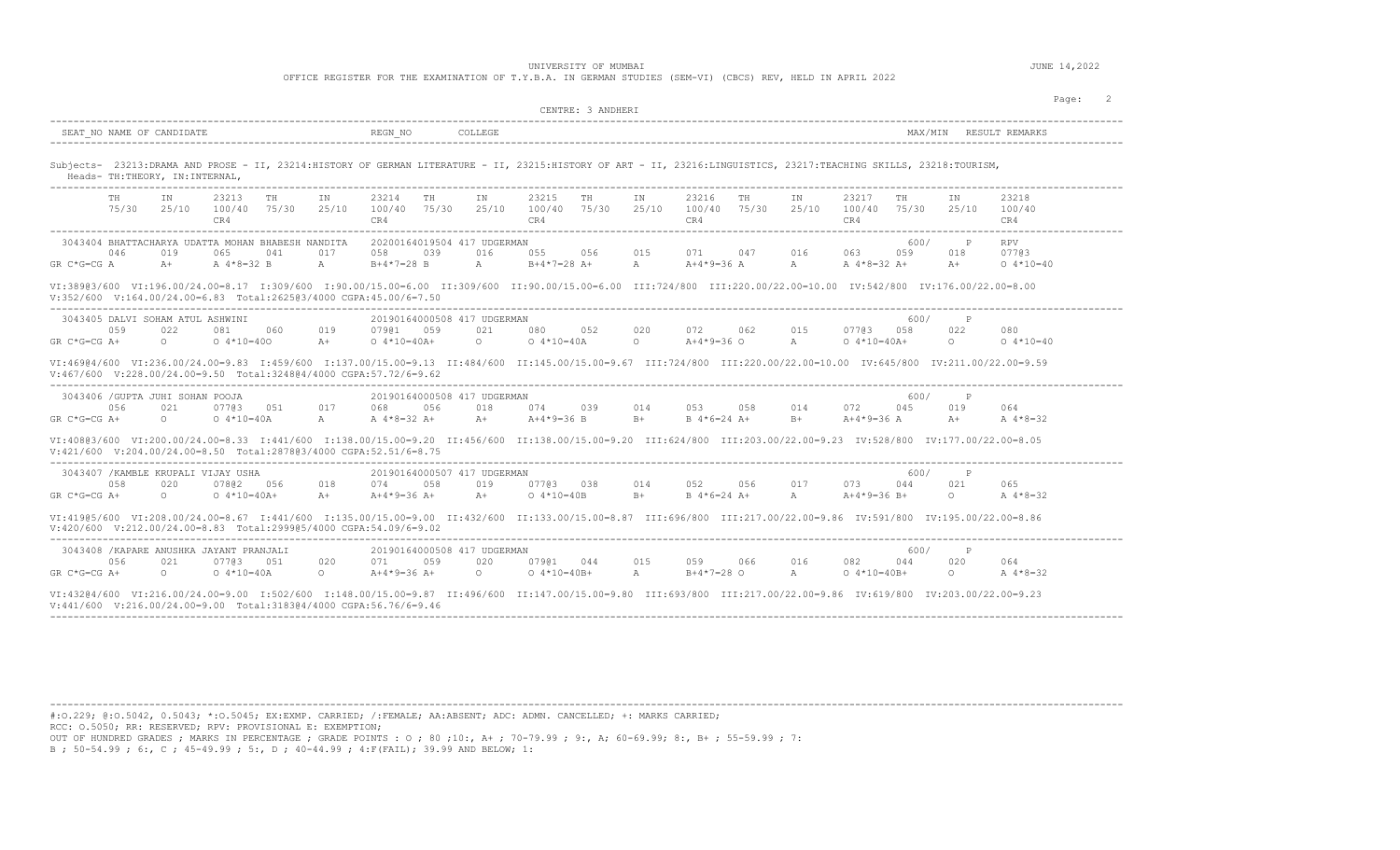OFFICE REGISTER FOR THE EXAMINATION OF T.Y.B.A. IN GERMAN STUDIES (SEM-VI) (CBCS) REV, HELD IN APRIL 2022

| Page: 3<br>CENTRE: 3 ANDHERI                                                                                                                                                                         |                                                                                                                                     |                                                                                                                                                                                                                   |             |  |  |  |  |  |  |  |  |  |  |
|------------------------------------------------------------------------------------------------------------------------------------------------------------------------------------------------------|-------------------------------------------------------------------------------------------------------------------------------------|-------------------------------------------------------------------------------------------------------------------------------------------------------------------------------------------------------------------|-------------|--|--|--|--|--|--|--|--|--|--|
|                                                                                                                                                                                                      |                                                                                                                                     |                                                                                                                                                                                                                   |             |  |  |  |  |  |  |  |  |  |  |
| Subjects- 23213:DRAMA AND PROSE - II, 23214:HISTORY OF GERMAN LITERATURE - II, 23215:HISTORY OF ART - II, 23216:LINGUISTICS, 23217:TEACHING SKILLS, 23218:TOURISM,<br>Heads- TH:THEORY, IN:INTERNAL, |                                                                                                                                     |                                                                                                                                                                                                                   |             |  |  |  |  |  |  |  |  |  |  |
| 23213 TH<br>TH<br>IN<br>IN<br>CR4                                                                                                                                                                    | 23214<br><b>TH</b><br>IN<br>23215<br><b>TH</b><br>IN<br>CR4<br>CR4                                                                  | 23216<br><b>TH</b><br>IN<br>23217<br>23218<br>TH<br>TN<br>75/30  25/10  100/40  75/30  25/10  100/40  75/30  25/10  100/40  75/30  25/10  100/40  75/30  25/10  100/40  75/30  25/10  100/40<br>CR4<br>CR4<br>CR4 |             |  |  |  |  |  |  |  |  |  |  |
| 3043409 / KULKARNI AKSHATA HRUSHIKESH PRATIMA<br>045<br>019<br>064<br>GR C*G=CG A<br>$A \, 4*8=32$ C A<br>$A+$                                                                                       | 20200164019504 417 UDGERMAN<br>036 015 051 034 012 046 042 013<br>B 4*6=24 C<br>C C $4*5=20$ B+ B B+4 $*7=28$ A A                   | 600/ P<br><b>RPV</b><br>055 051 017 068 046<br>020<br>066<br>A 4*8=32 A<br>$\circ$<br>A 4*8=32                                                                                                                    |             |  |  |  |  |  |  |  |  |  |  |
| V:313/600 V:144.00/24.00=6.00 Total:2529/4000 CGPA:43.29/6=7.22                                                                                                                                      |                                                                                                                                     | VI:350/600 VI:168.00/24.00=7.00 I:335/600 I:95.00/15.00=6.33 II:335/600 II:95.00/15.00=6.33 III:649/800 III:208.00/22.00=9.45 IV:547/800 IV:180.00/22.00=8.18                                                     |             |  |  |  |  |  |  |  |  |  |  |
| 3043410 MADYE MIHIR MILIND SMITA<br>022<br>083 067 022<br>061<br>$0 \t 0 \t 4*10=400 \t 0$<br>GR C*G=CG O                                                                                            | 20190164003600 417 UDGERMAN<br>089<br>062<br>023<br>085 046 020<br>$0.4*10=400$ 0<br>$0.4*10=40A$ 0                                 | 600/<br>$\mathbb{P}$<br>066 063 016 07901 056<br>022<br>07802<br>A 4 * 8 = 32 O A<br>$0.4*10=40A+$<br>$\circ$                                                                                                     | $0.4*10=40$ |  |  |  |  |  |  |  |  |  |  |
| $V:508/600$ $V:240.00/24.00=10.00$ Total:351103/4000 CGPA:59.53/6=9.92                                                                                                                               |                                                                                                                                     | 06.9=20./00/24.00=9.67 11.536/600 11.150.00/15.00=10.00 11:524/600 11:150.00/15.00=10.00 111:764/800 111:220.00/22.00=10.00 1V:699/800 1V:217.00/22.00=9.86                                                       |             |  |  |  |  |  |  |  |  |  |  |
| 3043411 OAK KARTIK VINAYAK UTTARA<br>053 019<br>GR C*G=CG A+ $A+$ $A+4*9=36$ A $A$                                                                                                                   | 20200164019504 417 UDGERMAN<br>072 051 017 068 050 018 068 044 019 063 052 014 066 054<br>A 4*8=32 A A+ A 4*8=32 B+ A+              | 600/<br>$\mathbb{P}$<br>RPV<br>023<br>07703<br>A 4 * 8 = 32 A B + A 4 * 8 = 32 A +<br>$\Omega$                                                                                                                    | $0.4*10=40$ |  |  |  |  |  |  |  |  |  |  |
| V:446/600 V:220.00/24.00=9.17 Total:2967@3/4000 CGPA:53.17/6=8.86                                                                                                                                    |                                                                                                                                     | VI:414@3/600 VI:204.00/24.00=8.50 I:389/600 I:120.00/15.00=8.00 II:389/600 II:120.00/15.00=8.00 III:700/800 III:220.00/22.00=10.00 IV:629/800 IV:209.00/22.00=9.50                                                |             |  |  |  |  |  |  |  |  |  |  |
| 3043412 /PAREEK SAKSHI OM PRAKASH RAMESHWARY<br>040E<br>017E<br>057E<br>023F 016E<br>$GR C*G=CG B$<br>$A$ and $A$<br>$B+4*7=28$ F<br>A                                                               | 20190164000507 417 UDGERMAN<br>048E 035E 014E<br>039F<br>035E<br>013E<br>$\mathbb{C}$<br>$B = 1$<br>C $4*5=20$ C<br>$B+$<br>$F = 1$ | 600/<br>- F<br>049E 042E 015E 057E 033E<br>016E<br>049E<br>$C$ 4*5=20 B+<br>$A$ and $A$<br>$B+4*7=28$ D<br>A<br>C $4*5=20$                                                                                        |             |  |  |  |  |  |  |  |  |  |  |
| VI:299/600 VI:<br>V:304/600 V:136.00/24.00=5.67 Total: /4000 CGPA: /6=                                                                                                                               |                                                                                                                                     | /24.00= I:364/600 I:112.00/15.00=7.47 II:388/600 II:121.00/15.00=8.07 III:549/800 III:183.00/22.00=8.32 IV:474/800 IV:155.00/22.00=7.05                                                                           |             |  |  |  |  |  |  |  |  |  |  |
| 3043413 /PATIL ISHA ASHOK VAISHALI<br>035E 013E 048E 024F 012E 036F<br>GR C*G=CG C<br>B C 4*5=20 F C                                                                                                 | 20190164000508 417 UDGERMAN<br>030E<br>$F$ and $F$<br>$D$ B<br>$D$ 4 $*$ 4 = 16 $D$ A                                               | 600/<br>$-$ F<br>013E  043E  033E  017E  050E  030E  010E  040E  035E  016E<br>051E<br>B 4*6=24 D<br>$D \sim 1$<br>$D$ 4*4=16 C<br>A<br>$B \ 4*6=24$                                                              |             |  |  |  |  |  |  |  |  |  |  |
| VI:268/600 VI: /24.00=                                                                                                                                                                               |                                                                                                                                     | I:401/600 I:139.00/15.00=9.27 II:446/600 II:135.00/15.00=9.00 III:494/800 III:161.00/22.00=7.32 IV:414/800 IV:118.00/22.00=5.36                                                                                   |             |  |  |  |  |  |  |  |  |  |  |

----------------------------------------------------------------------------------------------------------------------------------------------------------------------------------------

---------------------------------------------------------------------------------------------------------------------------------------------------------------------------------------- #:O.229; @:O.5042, 0.5043; \*:O.5045; EX:EXMP. CARRIED; /:FEMALE; AA:ABSENT; ADC: ADMN. CANCELLED; +: MARKS CARRIED; RCC: O.5050; RR: RESERVED; RPV: PROVISIONAL E: EXEMPTION;

OUT OF HUNDRED GRADES ; MARKS IN PERCENTAGE ; GRADE POINTS : O ; 80 ;10:, A+ ; 70-79.99 ; 9:, A; 60-69.99; 8:, B+ ; 55-59.99 ; 7:<br>B ; 50-54.99 ; 6:, C ; 45-49.99 ; 5:, D ; 40-44.99 ; 4:F(FAIL); 39.99 AND BELOW; 1: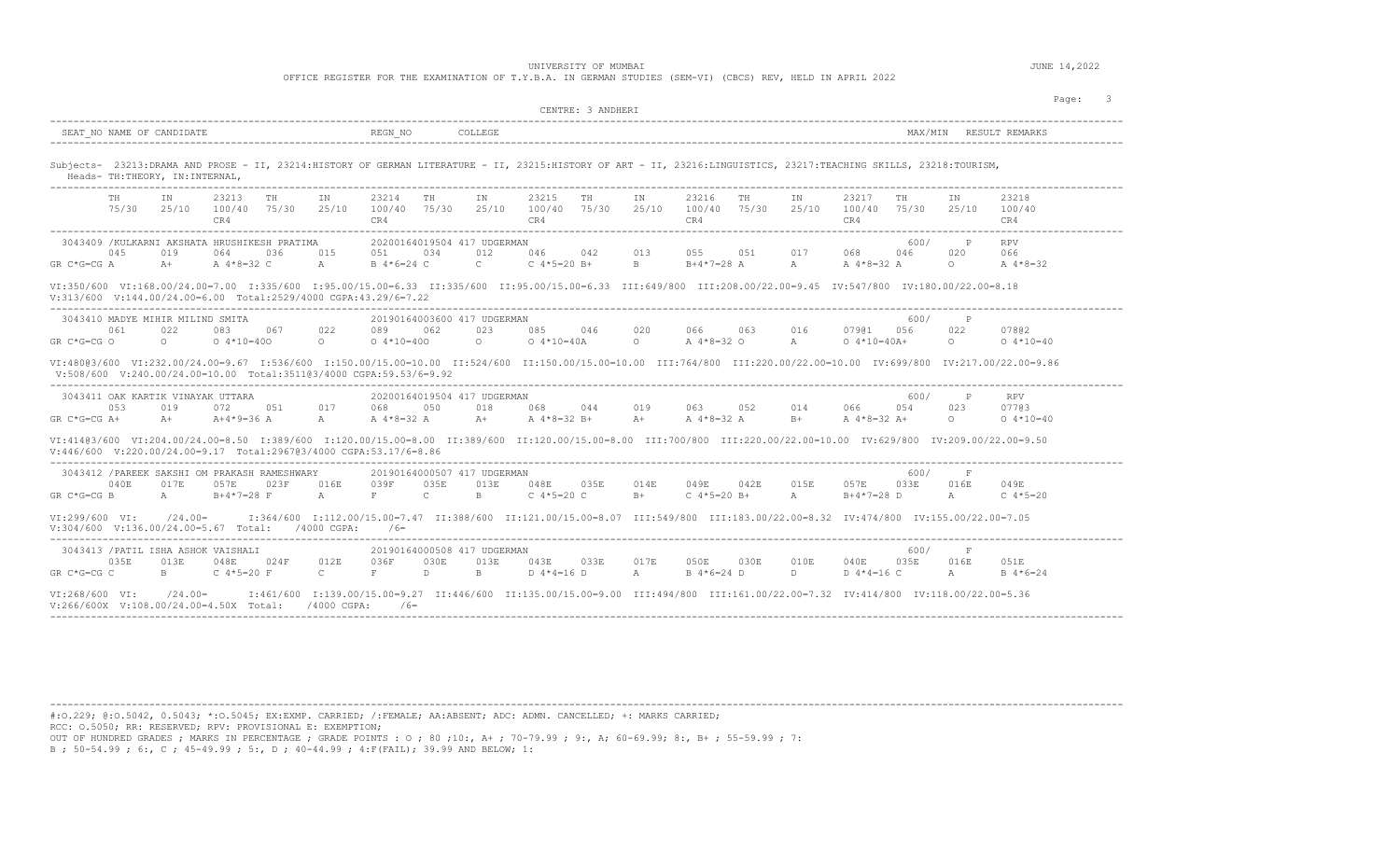OFFICE REGISTER FOR THE EXAMINATION OF T.Y.B.A. IN GERMAN STUDIES (SEM-VI) (CBCS) REV, HELD IN APRIL 2022

|                                                                                                                                                                                                                                                                                                       | CENTRE: 3 ANDHERI                                                                                                                                                                                                                                                                                                                                                       | Page:<br>$\overline{4}$                                                                                                                |
|-------------------------------------------------------------------------------------------------------------------------------------------------------------------------------------------------------------------------------------------------------------------------------------------------------|-------------------------------------------------------------------------------------------------------------------------------------------------------------------------------------------------------------------------------------------------------------------------------------------------------------------------------------------------------------------------|----------------------------------------------------------------------------------------------------------------------------------------|
| SEAT NO NAME OF CANDIDATE                                                                                                                                                                                                                                                                             | REGN NO<br>COLLEGE                                                                                                                                                                                                                                                                                                                                                      |                                                                                                                                        |
| Heads- TH: THEORY, IN: INTERNAL,<br>----------------------------------                                                                                                                                                                                                                                | Subjects- 23213:DRAMA AND PROSE - II, 23214:HISTORY OF GERMAN LITERATURE - II, 23215:HISTORY OF ART - II, 23216:LINGUISTICS, 23217:TEACHING SKILLS, 23218:TOURISM,                                                                                                                                                                                                      |                                                                                                                                        |
| 23213<br>TH<br>TH<br>ΙN<br>ΙN<br>75/30<br>25/10<br>100/40 75/30<br>CR4                                                                                                                                                                                                                                | 23214<br>TH<br>IN<br>23215<br>IN<br>23216<br>TH<br>ΙN<br>TН<br>25/10<br>100/40 75/30<br>25/10<br>100/40 75/30<br>25/10<br>100/40 75/30<br>25/10<br>CR4<br>CR4<br>CR4                                                                                                                                                                                                    | 23217<br>IN<br>23218<br>TH<br>100/40 75/30<br>25/10<br>100/40<br>CR4<br>CR4                                                            |
| 3043414 /RAHATE TANVI RAMESH NEELIMA<br>052<br>016<br>068<br>0.57<br>018<br>$GR C*G=CGA$<br>A<br>A 4*8=32 A+<br>$A +$<br>V:439/600 V:212.00/24.00=8.83 Total:2989/4000 CGPA:53.65/6=8.9400.06                                                                                                         | -------------------------<br>20130164001747 417 UDGERMAN<br>020<br>081<br>049<br>020<br>069<br>060<br>013<br>075<br>061<br>$0.4*10=40A$<br>$A+4*9=36$ O<br>$\circ$<br>$\Omega$<br>A $4*8=32$ O<br>B.<br>VI:439/600 VI:212.00/24.00=8.83 I:435/600 I:134.00/15.00=8.93 II:448/600 II:133.00/15.00=8.87 III:646/800 III:212.00/22.00=9.64 IV:582/800 IV:188.00/22.00=8.55 | 600/<br>$_{\rm P}$<br>073<br>0.54<br>019<br>073<br>A+4*9=36 A+<br>$A +$<br>$A+4*9=36$                                                  |
| 3043415 SADASIVAM KIRUBANANDAN SADASIVAM INDIRANI<br>053<br>045<br>015<br>014<br>067<br>$GR C*G=CG A+$<br>A $4*8=32$ A<br>$B+$<br>$\mathbb{A}$                                                                                                                                                        | 20190164000508 417 UDGERMAN<br>047<br>016<br>063<br>040<br>015<br>055<br>0.54<br>016<br>060<br>A $4*8=32$ A<br>A $4*8=32$ B<br>$B+4*7=28$ A+<br>$\mathbb A$<br>A<br>$\mathbb A$<br>VI:368/600 VI:184.00/24.00=7.67 I:396/600 I:121.00/15.00=8.07 II:416/600 III:128.00/15.00=8.53 III:545/800 III:177.00/22.00=8.05 IV:492/800 IV:162.00/22.00=7.36                     | 600/<br>$\mathbb{P}$<br>070<br>017<br>053<br>036<br>$A+4*9=36$ C<br>$B \ 4*6=24$<br>A                                                  |
| $V: 362/600$ $V: 172.00/24.00=7.17$ Total:2579/4000 CGPA:46.85/6=7.81<br>3043416 SHANDILYA HRITHIK NARESH PUSHPA<br>015F<br>012E<br>027F<br>017F<br>010E<br>$GR C*G=CG F$<br>$\mathbb{C}$<br>F<br>F<br>$\mathbb{D}$<br>VI:198/600 VI:<br>$/24.00=$<br>X Total: /3200 CGPA:<br>$/600X$ V:<br>$/24.00=$ | 20180164003082 417 UDGERMAN<br>025F<br>027F<br>015F<br>010E<br>030E<br>014E<br>044E<br>020F<br>010E<br>$\mathbf{F}$<br>$\mathbb{D}$<br>F<br>D.<br>D<br>F<br>$B+$<br>$D$ 4*4=16 F<br>I:305/600 I:86.00/15.00=5.73 II:296/600 II:83.00/15.00=5.53 III:491/800 III:162.00/22.00=7.36 IV:<br>$/6=$                                                                          | 600/<br>$_{\rm F}$<br><b>RPV</b><br>015E<br>030F<br>030E<br>045E<br>F<br>D<br>$\mathbb A$<br>C $4*5=20$<br>$/0$ TV:<br>V:<br>$/0.00 =$ |
| 3043417 SINGH RATHORE AMIT SHIVRAM MEENA<br>012<br>0.37<br>017<br>054<br>0.30<br>$B$ 4 $*$ 6 = 24 D<br>$\mathbb{C}$<br>GR C*G=CG C<br>$\mathbb{A}$                                                                                                                                                    | 20200164019504 417 UDGERMAN<br>013<br>045<br>017<br>047<br>014<br>042<br>032<br>0.34<br>0.51<br>$D$ 4 $*$ 4 = 16 $D$<br>C $4*5=20$ C<br>$\mathbb{A}$<br>B<br>$B \ 4*6=24 A$<br>$B+$                                                                                                                                                                                     | 600/<br>P<br><b>RPV</b><br>016<br>061<br>040<br>0.56<br>$\lambda$<br>A $4*8=32$ B<br>$B+4*7=28$                                        |
| $V:261/600X$ $V:104.00/24.00=4.33X$ Total:2078/4000 CGPA:34.06/6=5.68                                                                                                                                                                                                                                 | VI:309/600 VI:144.00/24.00=6.00 I:276/600 I:75.00/15.00=5.00 II:276/600 II:75.00/15.00=5.00 III:501/800 III:163.00/22.00=7.41 IV:455/800 IV:139.00/22.00=6.32                                                                                                                                                                                                           |                                                                                                                                        |
| 3043418 /THORAT SIMRAN SURYAKANT SUNITA<br>050<br>017<br>067<br>044                                                                                                                                                                                                                                   | 20180164003084 417 UDGERMAN<br>015<br>063<br>038<br>020<br>058<br>055<br>015<br>014<br>048<br>058                                                                                                                                                                                                                                                                       | 600/<br>$\mathbb{P}$<br>070<br>052<br>017<br>069                                                                                       |

---------------------------------------------------------------------------------------------------------------------------------------------------------------------------------------- #:O.229; @:O.5042, 0.5043; \*:O.5045; EX:EXMP. CARRIED; /:FEMALE; AA:ABSENT; ADC: ADMN. CANCELLED; +: MARKS CARRIED; RCC: O.5050; RR: RESERVED; RPV: PROVISIONAL E: EXEMPTION;

OUT OF HUNDRED GRADES ; MARKS IN PERCENTAGE ; GRADE POINTS : O ; 80 ;10:, A+ ; 70-79.99 ; 9:, A; 60-69.99; 8:, B+ ; 55-59.99 ; 7:<br>B ; 50-54.99 ; 6:, C ; 45-49.99 ; 5:, D ; 40-44.99 ; 4:F(FAIL); 39.99 AND BELOW; 1: